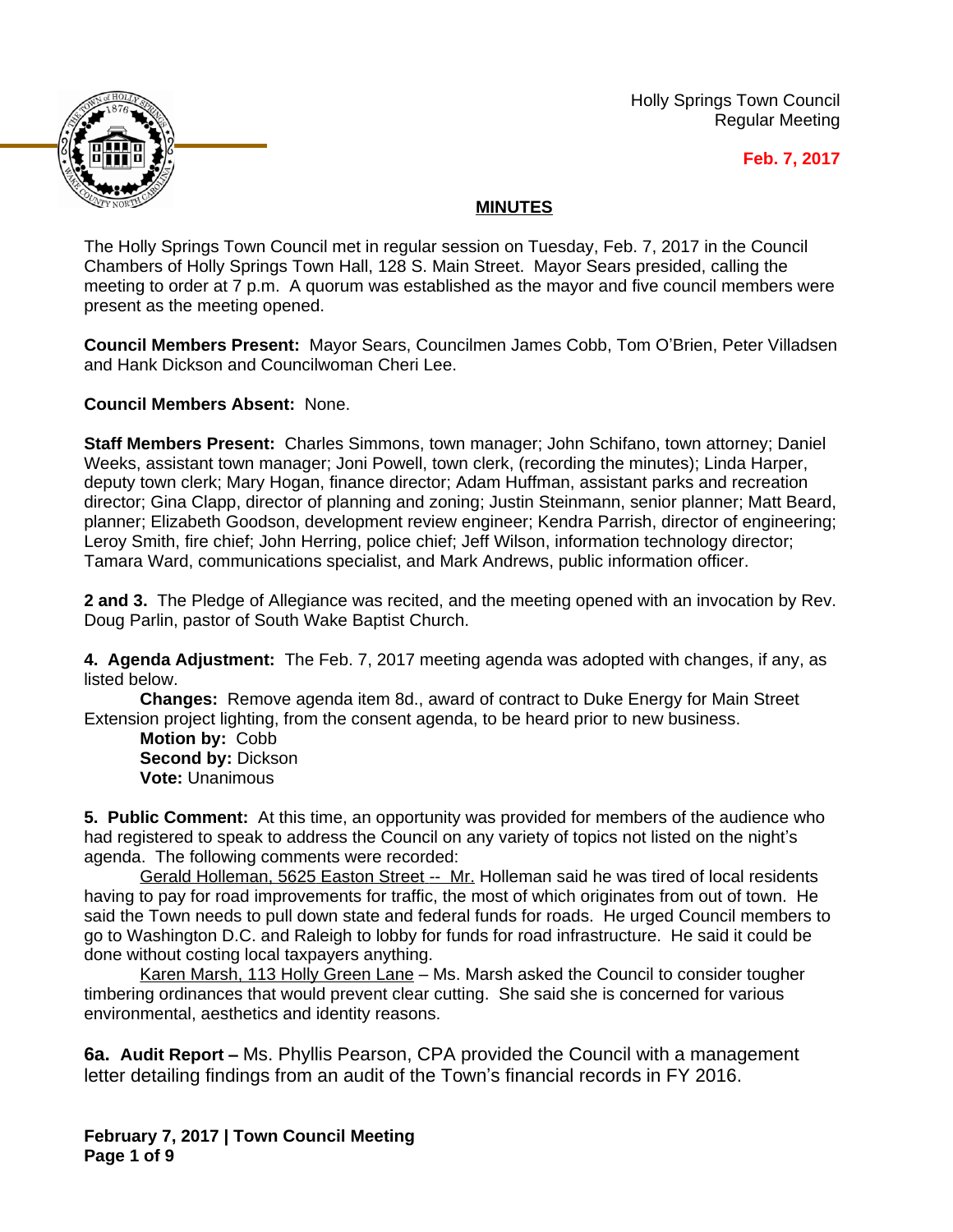**Action:** The Council approved to accept the findings contained in the financial audit report for FY 2016.

**Motion by:** Cobb **Second by:** Dickson **Vote:** Unanimous

**7a. Public Hearing: Annexation Ordinance A16-04 - Ms. Clapp said the Town has received a** request from a property owner to annex property located at 5204 Old Adams Road containing 1.18 acres. The property owner is Jerre Parker of Primera Homes I, LLC System and the property is non-contiguous with city limits.

With that, Mayor Sears opened the public hearing. The following input was recorded: None.

There being no input, the public hearing was continued.

**Action:** The Council approved a motion to continue public hearing on Annexation Ordinance A16-04 to resume at the Feb. 21 Town Council meeting.

**Motion by:** Cobb **Second by:** Dickson **Vote:** Unanimous

**7b. Public Hearing: Rezoning Petition 16-REZ-15** – Mr. Steinmann said the Town has received a request for a zone map change for property located adjacent to the Mills at Avent Ferry subdivision on Avent Ferry Road. The applicant is requesting to rezone the property from R-30: Residential to R-10 CU: Residential Conditional Use. There are currently two single-family dwellings on the parcels. The requested R-10CU: Residential Conditional Use zoning is consistent with the comprehensive plan and is intended to integrate with the surrounding R-10CU zoning that applies to the Mills at Avent Ferry development.

A Conditional Use District allows the petitioner to place specific conditions on the property that are more restrictive than the minimum zoning regulations in the Town's Unified Development Ordinance. Once a petitioner has placed such conditions with the Zoning Map Change request, they cannot be removed or modified to reduce the restriction. During the review and consideration process the petitioner may add additional conditions or make the proposed conditions more restrictive, however, additional conditions or regulations cannot be added to the petition by Planning Board or Town Council, nor can either board request additional conditions.

The property owner has offered the following conditions:

1. The conditions of rezoning #05-REZ-03 shall apply to this rezoning and shall be the only conditions retained at such time as Wake County PINs 0638618734 and 0638619778 are resubdivided. These parcels are intended to be developed as part of a common scheme with the subject parcels rezoned by rezoning #05-REZ-03.

For reference purposes, the conditions of rezoning #05-REZ-03 are:

- 1. Total project density will not exceed R-15 (2.25 units per acre) standards
- 2. On parcel 0637.02-79-8419 the density will not be more than 2 units per acre.

Mr. Steinmann said the public hearing for this petition was opened on Jan. 17 and continued to Feb. 7 because the required neighborhood meeting was not yet held. That meeting still has not occurred, so the public hearing will be reopened and then further continued to Feb. 21.

With that, Mayor Sears opened the public hearing. The following input was recorded: There being no input, the public hearing was continued.

**Action:** The Council approved a motion to continue public hearing on Zone Map Change Petition #16-REZ-15 to resume at the Feb. 21 Town Council meeting.

**Motion by:** O'Brien **Second by:** Lee **Vote:** Unanimous

**February 7, 2017 | Town Council Meeting Page 2 of 9**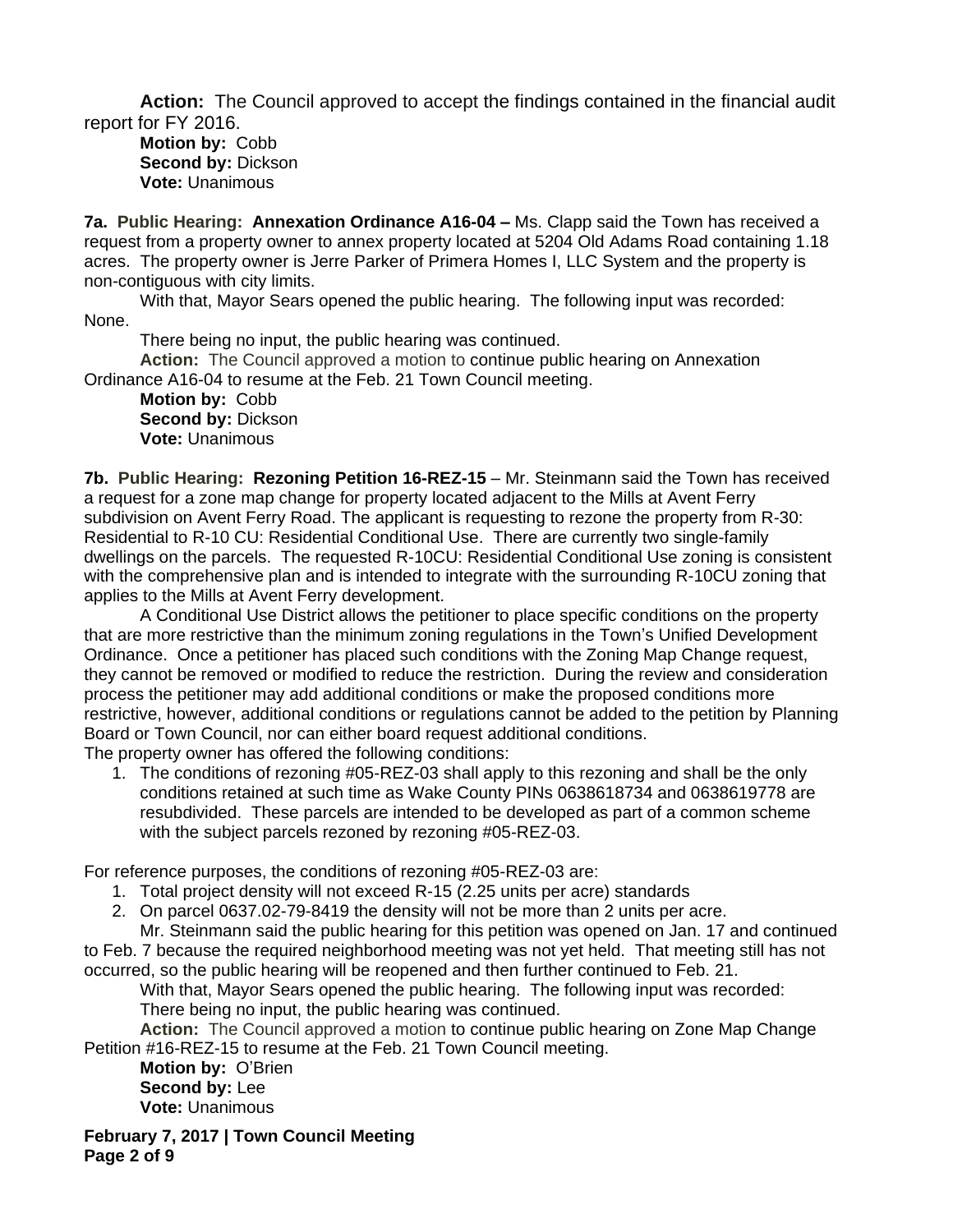Councilman Dickson suggested that the Town investigate a policy to preserve buildings of historical significance like one that is situated on the subject property.

**8. Consent Agenda:** The Council approved a motion to approve all remaining items on the Consent Agenda. The motion carried following a motion by Councilman Cobb, a second by Councilman O'Brien and a unanimous vote. The following actions were affected:

8a. Minutes– The Council approved minutes of the Council's regular meeting Dec. 20, 2016.

8b. Resolution 17-05 – The Council adopted Resolution 17-05 directing the town clerk to investigate the sufficiency of annexation petition A16-05 and setting a public hearing on the question of annexation for Tuesday, February 21, 2017.*A copy of Resolution 17-05 is attached to these minutes.*

8c. North Main Athletic Complex Playground and Batting Cages- The Council approved contract and funding for playground and batting cages at North Main Athletic Complex.

8d. Main Street Extension Project - The Council removed this item during agenda adjustment to be heard after Consent Agenda.

8e. Budget Amendment, \$70,000 – The Council approved the transfer of funds from the Wastewater Reserve account to the Fiber Enterprise Fund account in the amount of \$70,000 for the purpose of reimbursement for construction overages. *A copy of the budget amendment is attached to these minutes.*

8f. Downtown Improvements Project– The Council approved to award contract in the amount of \$18,500 to S&ME and approve funding in the amount of \$20,500 for Downtown Improvement Project engineering services.

8g. Resolution 17-06 – The Council adopted Resolution 17-06 declaring certain personal property surplus to the needs of the town. *A copy of Resolution 17-06 is attached to these minutes.*

8h. Council's Annual Retreat – The Council set a special meeting for the Council's annual retreat for 9 a.m. Friday, Feb. 10 to 1 p.m. Saturday, Feb. 11, 2017 at Pine Needles Lodge, 1005 Midland Road in Southern Pines.

**Action:** At this time, the Council approved a motion to excuse Councilman Dickson from the meeting since he is employed with Duke Progress Energy Company.

**Motion by:** Cobb **Second by:** Lee **Vote:** Unanimous.

**8d. Main Street Extension Project** – Staff reported the Main Street Extension project is progressing on track as the new roadway construction has begun. Duke Energy has provided the cost of providing street lighting for the new roadway connecting to Piney Grove-Wilbon to Main Street. There are a total of 37 lights for an installation cost of \$20,626.39 and an increased monthly charge of \$913.24.

The Council approved a motion to award a contract to Duke Energy in the amount of \$20,626.39 for Main Street Extension project lighting.

**Motion by:** Cobb **Second by:** O'Brien **Vote:** Unanimous.

**Action:** The Council approved a motion to readmit Councilman Dickson into the meeting. **Motion by:** Cobb **Second by:** O'Brien **Vote:** Unanimous.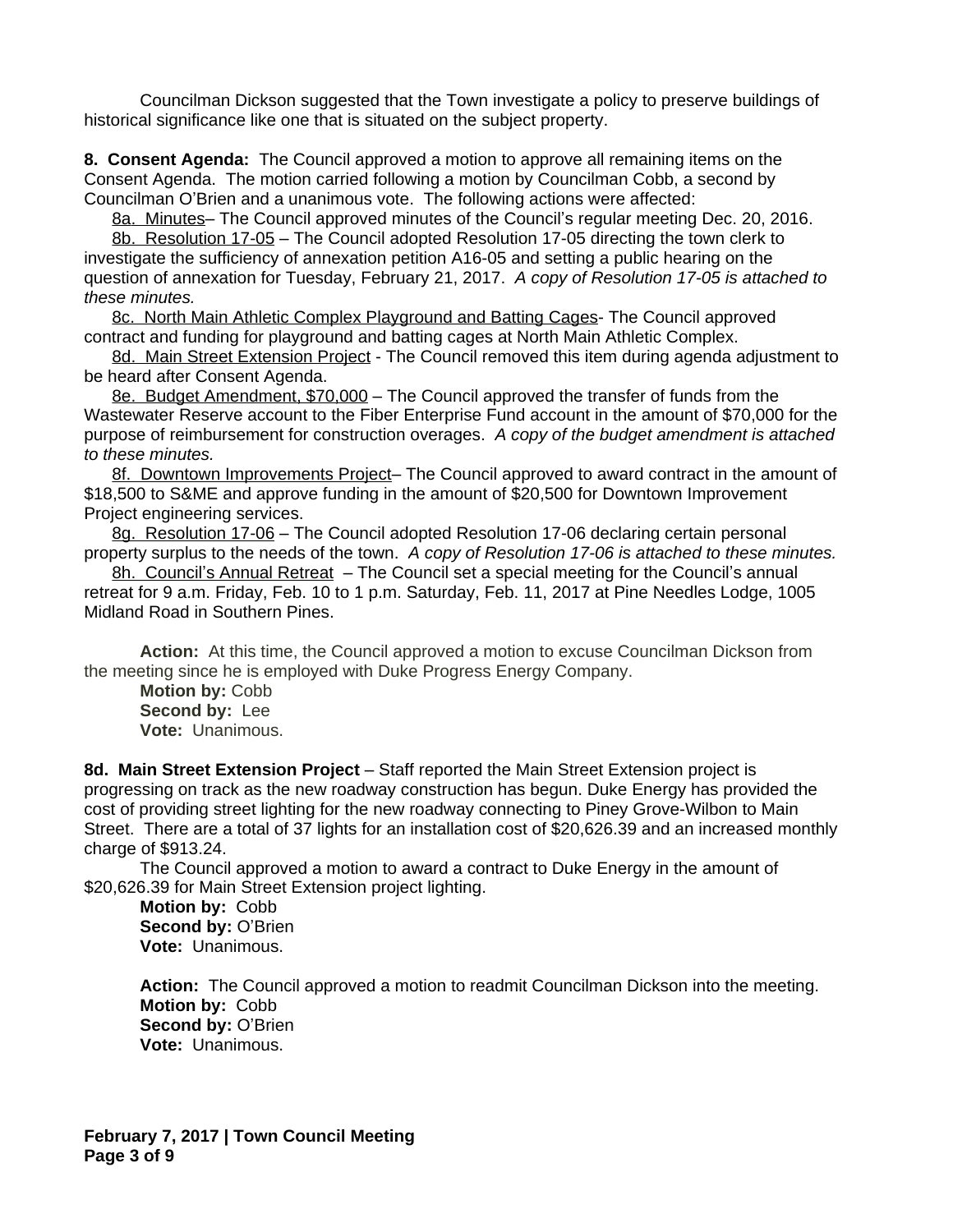**9a. 03-PUD-01-A10, Twelve Oaks Planned Unit Development –** Mr. Steinmann said Town staff has received a request to modify the 12 Oaks Planned Unit Development. The amendment makes three changes to the adopted PUD.

- The first is an adjustment to the zoning table to reduce the required setback side, corner and rear yard setbacks for front-loaded townhomes to three feet.
- The second change adds a standard detail for front-loaded townhomes;
- The fourth change updates the buffer detail for landscaping along New Hill Road. **Action:** The Council approved a motion to approve Major Planned Unit Development

Amendment #03-PUD-01-A10 for the 12 Oaks Planned Unit Development, as submitted by Spaulding & Norris, Project Number 410-02 dated 11-17-16 with the following condition: 1. All previous conditions of approval shall apply.

**Motion by:** Cobb **Second by:** Dickson **Vote:** Unanimous

**10a. North Main Athletic Complex Naming Rights Agreement –** Mr. Weeks said that representatives from Ting, Inc. and Town staff have been engaged in consistent conversations for about six months on a naming rights agreement for the North Main Athletic Complex (NMAC). Both parties see substantial value in a naming rights arrangement and are pleased to bring this exciting agenda item before the Town Council.

As background information, Holly Springs owns excess dark fiber, which is available for leasing by interested service providers. Ting is a firm that leases dark fiber from the Town. Their goal is to provide internet service "to the home" and to interested businesses, thereby providing another option in the local market.

Through a naming rights venture, Ting desires to increase awareness in the local area, invest in the community of Holly Springs, and promote itself as a civic-minded corporation. They understand the investment we have made in NMAC and realize this as a prime opportunity to make their own investment in a successful Holly Springs facility. A Town-Ting partnership is likely to be extremely beneficial for all parties involved.

Highlights of the Naming Rights Agreement are as follows:

- Ting will have the right to name NMAC, to include the park as a whole and the stadium area. The name shall be the like of "Ting Park" and "Ting Stadium" or some similar combination. The Town will have approval authority.
- All marketing, advertisement materials, email blasts, publications, etc. for the park shall use the agreed upon name
- Three (3) year term, commencing with the installation of large structural sign at entrance (estimated to occur within 6 months of effective date of agreement)
- Ting will pay the Town according to the following schedule:
	- o \$100,000 in year 1
	- o \$110,000 in year 2
	- o \$120,000 in year 3
	- o 25% (up to a max of \$75,000) toward the large structural sign at entrance
	- o Reimbursement for all smaller "non-permanent" signage like banners, etc. (outlined in exhibit A)
- After thirty-six (36) months from the date of the large structural sign installation, the Naming Rights Agreement shall expire, unless otherwise extended by mutual consent of the parties
- A team comprised of Town staff and a Ting staff person will develop park signage plan

**February 7, 2017 | Town Council Meeting Page 4 of 9**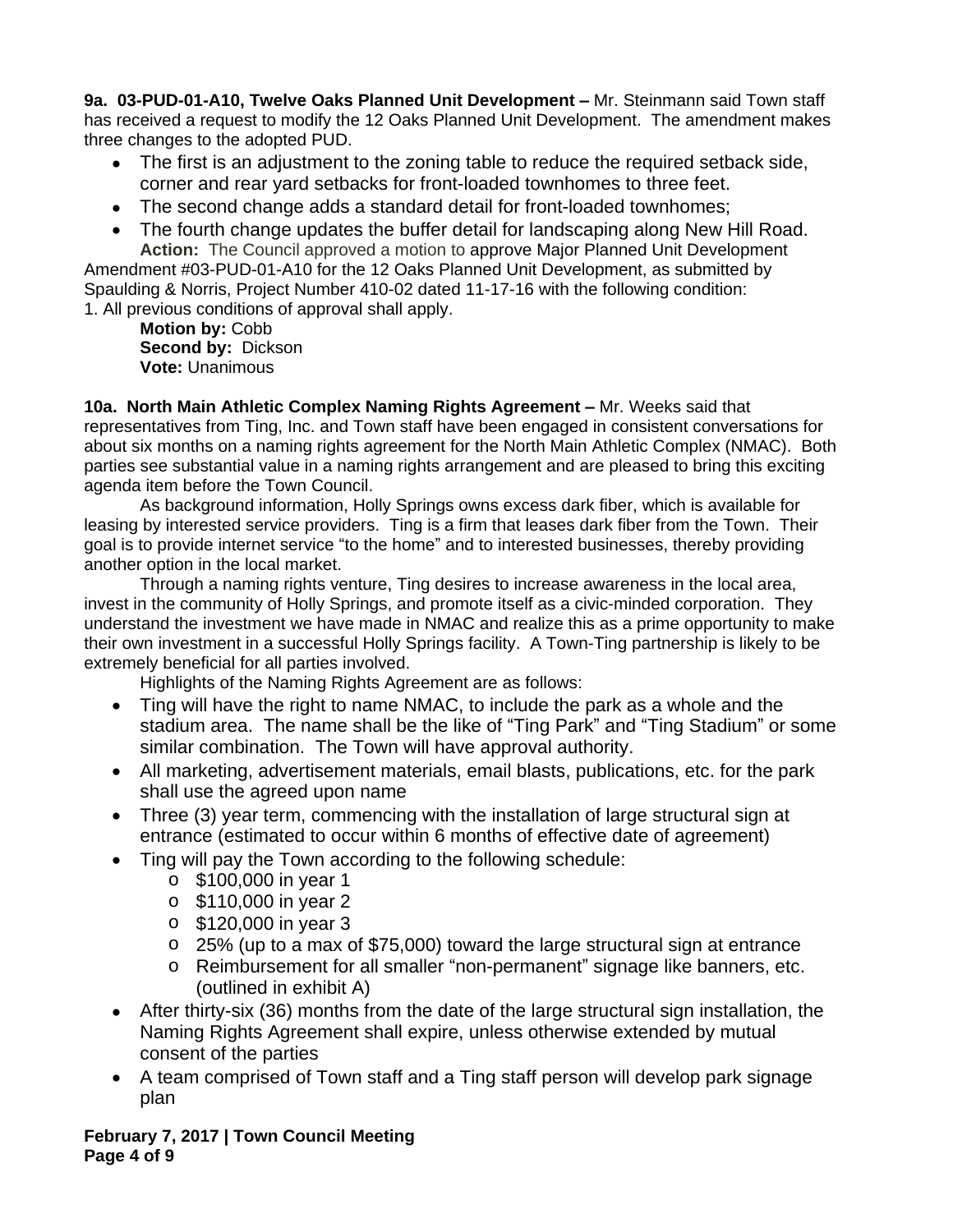- Ting will get eight (8) hours of use-time annually at the park for Ting-sponsored events
- The naming rights do not extend to the soccer fields or tennis courts, which still can be sponsored as "ABC Tennis Courts at Ting Park" or "XYZ Soccer Fields at Ting Park" or similar; therefore, opportunities for further sponsorships are available.

In return for providing naming rights at NMAC for 3 years, the Town of Holly Springs will receive \$330,000, plus up to \$75,000 for the large structural sign at entrance, plus reimbursement for smaller "non-permanent" signage. Therefore, the Naming Rights Agreement could be conservatively valued between \$350,000 - \$405,000 for the Town**.**

**Action:** The Council approved a motion to approve entering into an agreement with Ting Inc. for naming rights at North Main Athletic Complex and Stadium.

**Motion by:** Dickson **Second by:** O'Brien **Vote:** Unanimous

**10b. Parks Facility Fee Discount Policy –** Mr. Huffman said from February to August 2016, several non-profit organizations approached Town Council and requested fee waivers for charitable special events held at Parks and Recreation facilities. The total amount of fees waived during this time frame was \$7,368.

He said per Town Council direction, the Parks and Recreation Advisory Committee has been working with staff to create a policy governing this process. After several months of discussion, the Parks & Rec Advisory Committee has recommended a non-profit rental fee discount and partnership additions to the Parks & Rec policy manual and fee schedule.

**Action:** The Council approved a motion to approve the non-profit rental fee discount and partnership additions to the Parks & Recreation policy manual and fee schedule.

**Motion by:** O'Brien **Second by:** Cobb **Vote:** Unanimous

**10c. 16-MAS-02, Southern Crossroads –** Mr. Beard said the Town has received a request for a master subdivision plan located primarily in the southeast corner of the future intersection (S Main St Extension Project) of Piney Grove – Wilbon Rd and Ralph Stephens Rd. The project would consist of both commercial out lots for future development and a multi-family residential component. The applicant has submitted a detailed master plan, which establishes the internal transportation network, utilities layout, and basic common landscaping.

The applicant has chosen not to provide a set of design guidelines for the development of the out lots that would typically include architectural, streetscape, lighting, wayfinding, and material/color requirements. The applicant will be required as a condition of approval for this Master to establish and submit design guidelines as a plan amendment prior to or concurrent with the first out lot development plan submittal. Additionally, the applicant will be required to provide detailed information in regard to the location and size of the required open space dedication(s) and interior access road landscaping as part of the same plan amendment process. Such a plan amendment would require the approval of Town Council.

If the master plan is approved, a development plan will need to be submitted for each phase, which includes pedestrian circulation, parking and building layout, landscaping, building elevations, etc. The development plan follows the traditional process that includes review by Staff, Planning Board recommendation, and Town Council determination.

The property is located in the Holly Springs Extraterritorial Jurisdiction (ETJ). An annexation petition must be submitted pursuant to the Developer Agreement once sewer service is available to the property

**February 7, 2017 | Town Council Meeting Page 5 of 9**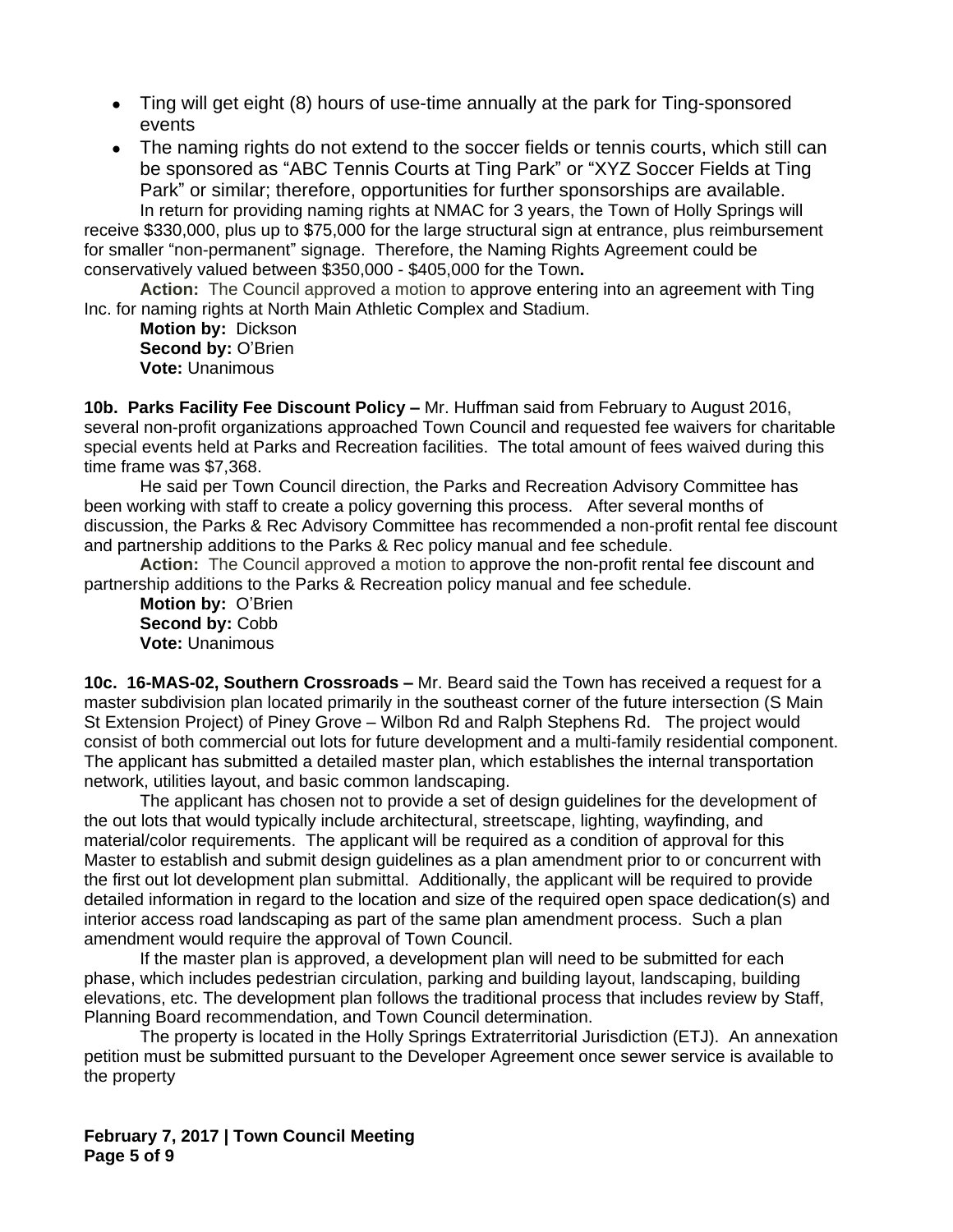**Action:** The Council approved a motion to approve Master Plan 16-MAS-02 for Southern Crossroads as submitted by H Brantley Powell dated 1/9/2017 with the following conditions:

- 1. Prior to or with the submittal of the first Development Plan associated with Southern Crossroads, the following must be completed or included with the submittal:
	- a. A completed Industrial Waste survey short form.
	- b. The Grease Trap Form as required for all businesses that will be handling fats, oils, or grease (i.e. restaurants).
	- c. A Flood study will be required for all streams with the development plan submittal.
	- d. A Master Plan Amendment shall be reviewed and approved by the Town Council to address the following items:
		- i) Creation of a Master Sign Plan
		- ii) Provide details and location of required dedicated open space
		- iii) Creation of a detailed set of Architectural Design Guidelines for development within the Southern Crossroads Project
		- iv) Creation of a planting plan for the landscape buffer along both sides of the interior access drive as part of the overall landscape plan
	- e. Verify fire hydrant spacing meets the non-residential spacing along the internal loop road.
- 2. This project will be required to meet the Town of Holly Springs NPDES Ph. II Post Construction Stormwater Ordinance.
- 3. Prior to the first construction drawing submittal, the following items must be submitted:
	- a. Thoroughfares, collectors and boulevards will require a calculated pavement design. This may result in a pavement cross section bigger than the specified minimum.
	- b. An Engineer's sealed Water System Hydraulic Report is required. Verify the final report addressing all remaining comments is approved.
	- c. No fill is allowed in the flood plain for residential development.
	- d. All items listed on the Stormwater Submittal Checklist, Form #16003, must be included.
- 4. Prior to the first Construction Drawing approval for this project, the following items must be addressed:
	- a. A fee-in-lieu of upgrade will be required for this project for the downstream pump stations (HS Basal Creek & Garrison) and/or force mains
	- b. Approval of Stormwater Management Plan is required prior to issuance of a land disturbance permit or construction drawing approval.
	- c. Payment of the Stormwater Fee-in-Lieu will be required.
	- d. Stormwater sureties are required on this project. A performance surety in the form of a bond, letter of credit or cash is required in the amount of 150% estimated construction cost of the stormwater BMP prior to the preconstruction meeting and a maintenance surety in the form of a cash escrow account in the amount of 35% the actual construction cost of the BMP is required at the end of the performance monitoring period for the project
	- e. All environmental permits must be obtained prior to construction drawing approval and/or issuance of a land disturbance permit for the entire project.
	- f. Provide documentation in the form of a recorded plat of any required offsite sewer easements.
- 5. Once sewer service is available to the property, the developer shall submit a voluntary annexation petition pursuant to the Development Agreement.
- 6. Prior to first subdivision plat for this project being recorded, the following items must be addressed:
	- a. There has been a TIA required for this project. NCDOT reviewed and determined that a feein-lieu would be required for the recommended improvements outlined in the TIA and would be collected by the Town on NCDOT's behalf. The fee will be required to be paid to the town prior to the first subdivision plat associated with the Master Plan being recorded.
	- b. Show all easement for infrastructure that is shown on the master plan.

**February 7, 2017 | Town Council Meeting Page 6 of 9**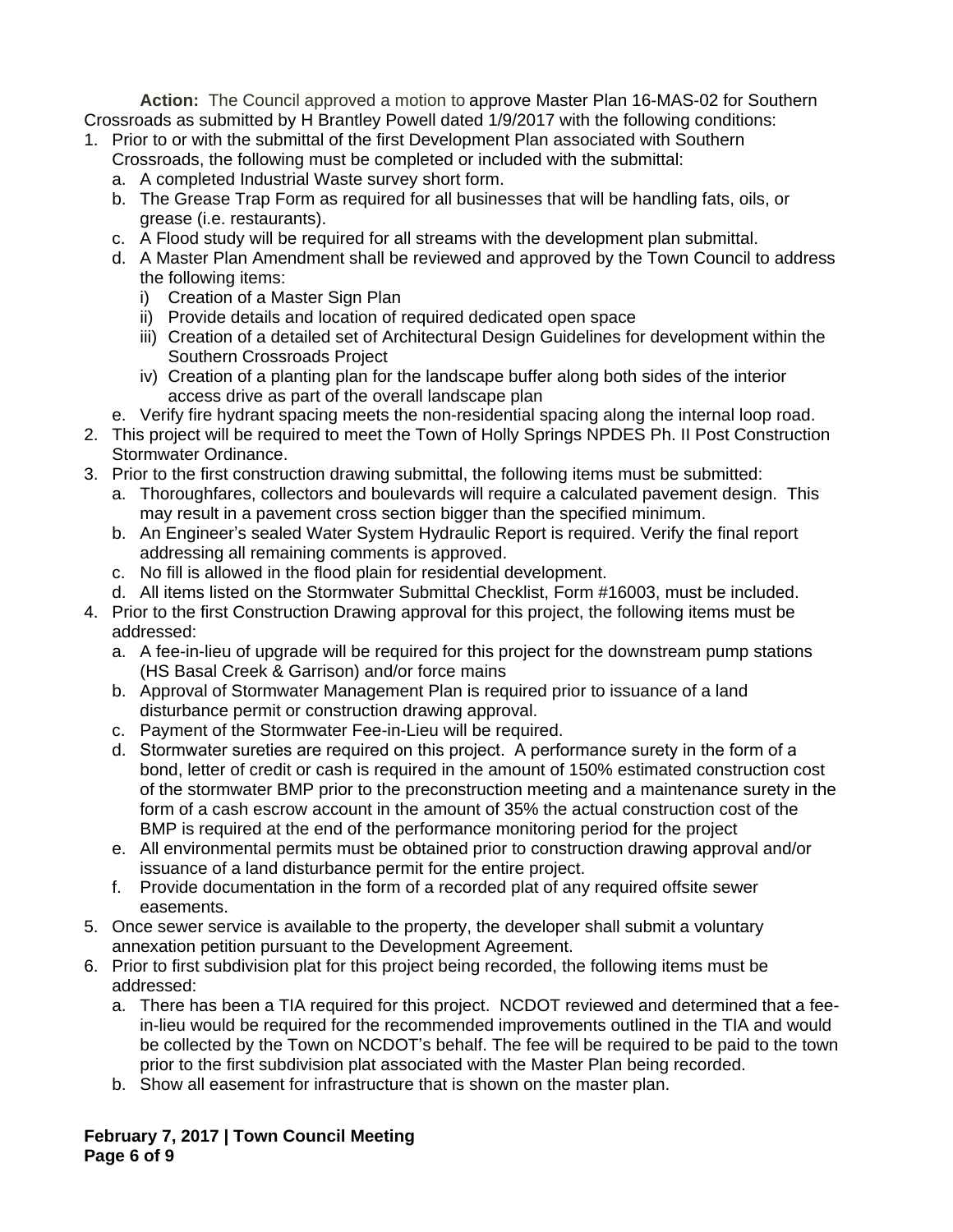- c. All lots shown on the each plat must have the required infrastucture to serve these lots installed prior to recordation.
- d. If any off site sewer facilities are needed to serve this project and are not completed, then these offsite sewer facilities must be completed prior to any subdivision plat. The Town is not responsible for completion of off-site sewer facilities, and will not guarantee completion of such facilities by any other party. No plats will be issued by the Town until all necessary on and off site sewer infrastructure is completed.
- 7. CB Zoned properties will utilize a Type A-75 thoroughfare buffer as detailed on the Landscape Plan and R-MF-15 zoned properties will utilize a Type-B-75 thoroughfare buffer as detailed on the Landscape Plan.

**Motion by:** Dickson **Second by:** Cobb **Vote:** Unanimous

**10d. Bass Lake Park Repairs –** Ms. Couch said after Hurricane Matthew on Oct. 8, 2016, Bass Lake Park used operating funds to repair damages and reopen the park with limited access and parking.

Park staff issued a request for proposals from professional engineering firms for a study and design for both the parking lot and the stream channel. Staff also requested quotes for repairs of the remaining damages, which include spray foam insulation beneath the Retreat Center, the removal of damaged asphalt, and re-compact the parking lot site. The total spent to date is \$20,590.68. The additional needed repairs and the engineering study and design contracts total \$95,476.

Staff is requesting \$116,066.68 in additional funding for Hurricane Matthew expenses.

Preliminary estimates for construction costs of both the parking lot and the stream channel range between \$240,000 and \$610,000. Once the study and design phase is complete, staff will return to Town Council for bid awards, contract approval, and additional project funding.

Staff is working with FEMA and through the Town's insurance policies, NCLM and Hartford Flood Insurance, to seek the maximum reimbursement possible for the repair costs

**Action #1:** The Council approved a motion to approve McGill Associates proposal in the amount of \$31,175, pending the review of the Town Attorney, for engineering services to provide a study and design of the parking lot at Bass Lake Park.

**Motion by:** Lee **Second by:** Dickson **Vote:** Unanimous

**Action #2:** The Council approved a motion to approve Jewell Engineering Consultants proposal in the amount of \$48,500, pending the review of the Town Attorney, for engineering services to provide a study and design of the stream channel at Bass Lake Park.

**Motion by:** Dickson **Second by:** O'Brien **Vote:** Unanimous

**Action #3:** The Council approved a motion to adopt a budget amendment appropriating funds from the Fund Balance in the amount of \$116,066.68 to increase the following accounts: Maintenance & Repair Buildings by \$5,511.34, Maintenance & Repair Grounds by \$15,079.53, and Professional Fees by \$95,475.81.

**Motion by:** Cobb **Second by: O'Brien Vote:** Unanimous

**February 7, 2017 | Town Council Meeting Page 7 of 9**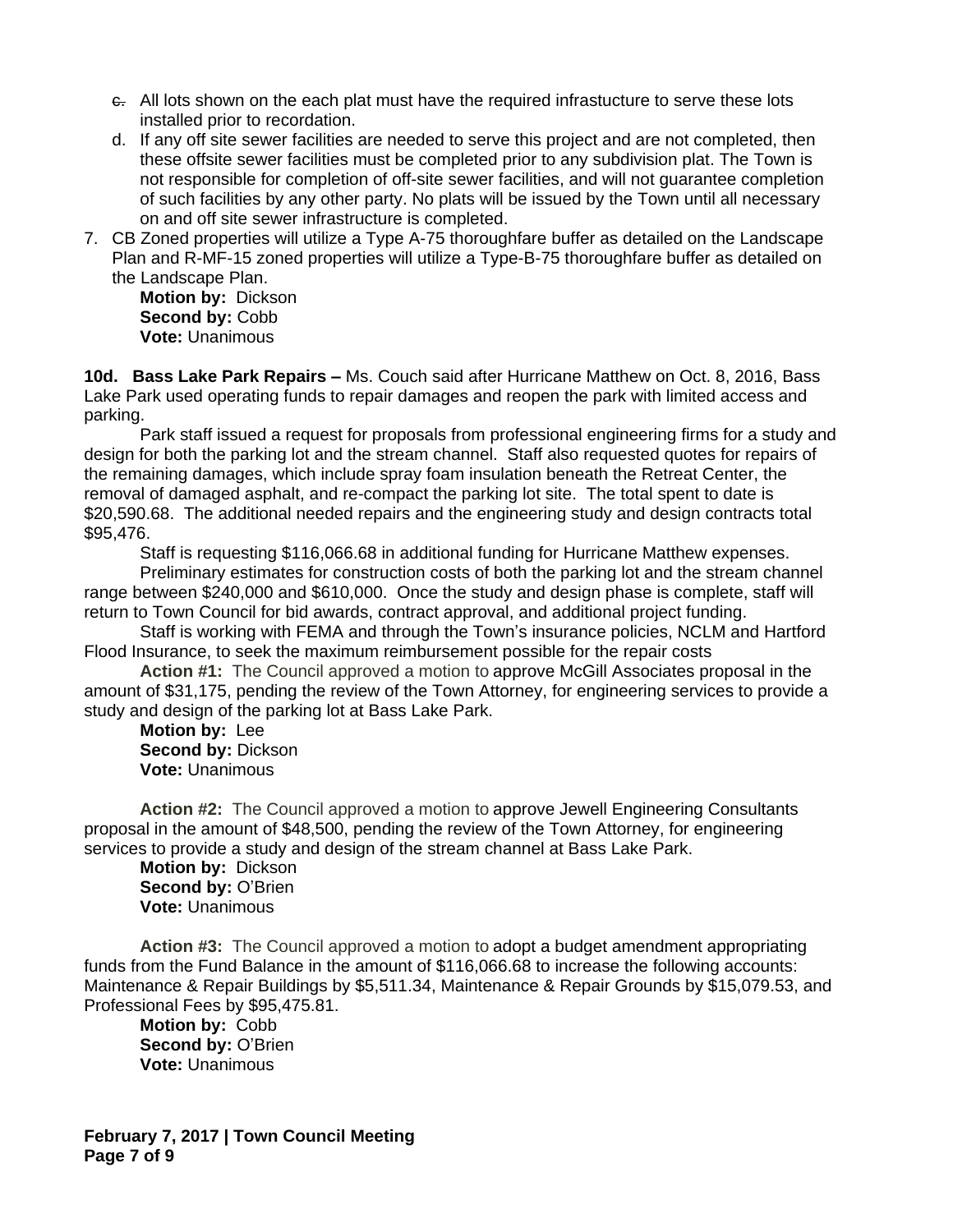**10e. 16-MAS-03, Twelve Oaks Phase 10 –** Mr. Beard said Twelve Oaks, a Planned Unit Development located on New Hill Road, is requesting the approval of its newest proposed phase, Phase 10. The Twelve Oaks PUD consists of a total of 823.14 acres and allows for up to 2,699 total dwelling units. To date, total of 1,612 lots have been approved in the entire development.

Proposed phase 10 is comprised of 192 single-family lots (153 Type A Lots and 39 Type B lots) and no multi-family residential units. The approved PUD plans establish four single family lot types: Types A, B, C and D. These lot types range from 4,000 to 12,000 square feet, Type A being the smallest and Type D being the largest. The proposed density of Phase 10 is 2.75 units/acre.

In addition to meeting all established lot requirements, proposed lots also would have to meet the architectural standards of the Twelve Oaks PUD.

**Action:** The Council approved a motion to approve Preliminary Plan 16-MAS-03 for Twelve Oaks Phase 10 as submitted by Spaulding & Norris Engineering, Project Number 410-02, dated 12/12/2016 with the following conditions:

- **1.** All previous approval conditions for Twelve Oaks PUD will apply to this plan
- **2.** All construction traffic must use Ivey Arbor Way entrance for the duration of construction associated with the build out of this phase.
- **3.** The following items must be addressed prior to the first construction drawing submittal:
	- a. Thoroughfares, collectors, and boulevards will require a calculated pavement design. This may result in a pavement cross-section bigger than the specified minimum.
	- b. A detailed hydraulic report for the reclaimed water system is required for this project. Verify this phase matches the approved study.
	- c. A Flood study must be submitted.
	- d. No fill is permitted in the flood plain for any residential development.
	- e. The list of items below must be met for the three sided culvert to be allowed and all items submitted with the 1<sup>st</sup> construction drawing submittal.
		- 1) An estimate of potential Scour depth is required for all bridge sites. The procedure for this analysis is presented in HEC-18, reference,(12). And HEC-20, reference(14), 100 yr. 24 hr. storm must be analyzed.
		- 2) Channel stability analysis is required, if channel is not stable downstream of the structure an energy dissipation device will be required.
		- 3) Hydraulic analysis of the structure, 100 yr. 24 hr. storm event must be analyzed.
		- 4) Headwall and endwalls are required.
		- 5) True to grade, no vertical or horizontal deflection.
		- 6) Footing required to be attached to non-weathered crystalline rock, standard penetration test to refusal in accordance with ASTM D1586 shall be used to determine the location of rock. For the purposes of this provision, "Rock" is defined as a continuous intact natural material in which the penetration rate with a rock auger is less than 2 in (50 mm) per 5 minutes of drilling at full crowd force. This definition excludes discontinuous loose natural materials such as boulders and man-made materials such as concrete, steel, timber, etc.
		- 7) All other requirements set forth for culvert in section
	- f. Verify hydrant spacing and location with construction drawings specifically fire hydrants need to be moved to the neck of the cul-de-sac not located in the bulb.
	- g. Documentation in the form of a recorded plat must be provided for the right-of-way along Old Holly Springs/Apex Road where the NCDOT required turn lane and associated improvements will be constructed. If any of the improvements along Old Holly Springs/Apex Road are outside of the existing right-of-way, right-of-way dedication must be provided to complete improvements as shown on this plan.
	- h. A fee-in-lieu of construction can be requested for road improvements at Ivey Arbor Way associated with the northern side of the entrance that are not able to be completed within the existing right-of-way. Provide a cost estimate & design for these improvements to be reviewed and considered by the Town and NCDOT.

**February 7, 2017 | Town Council Meeting Page 8 of 9**